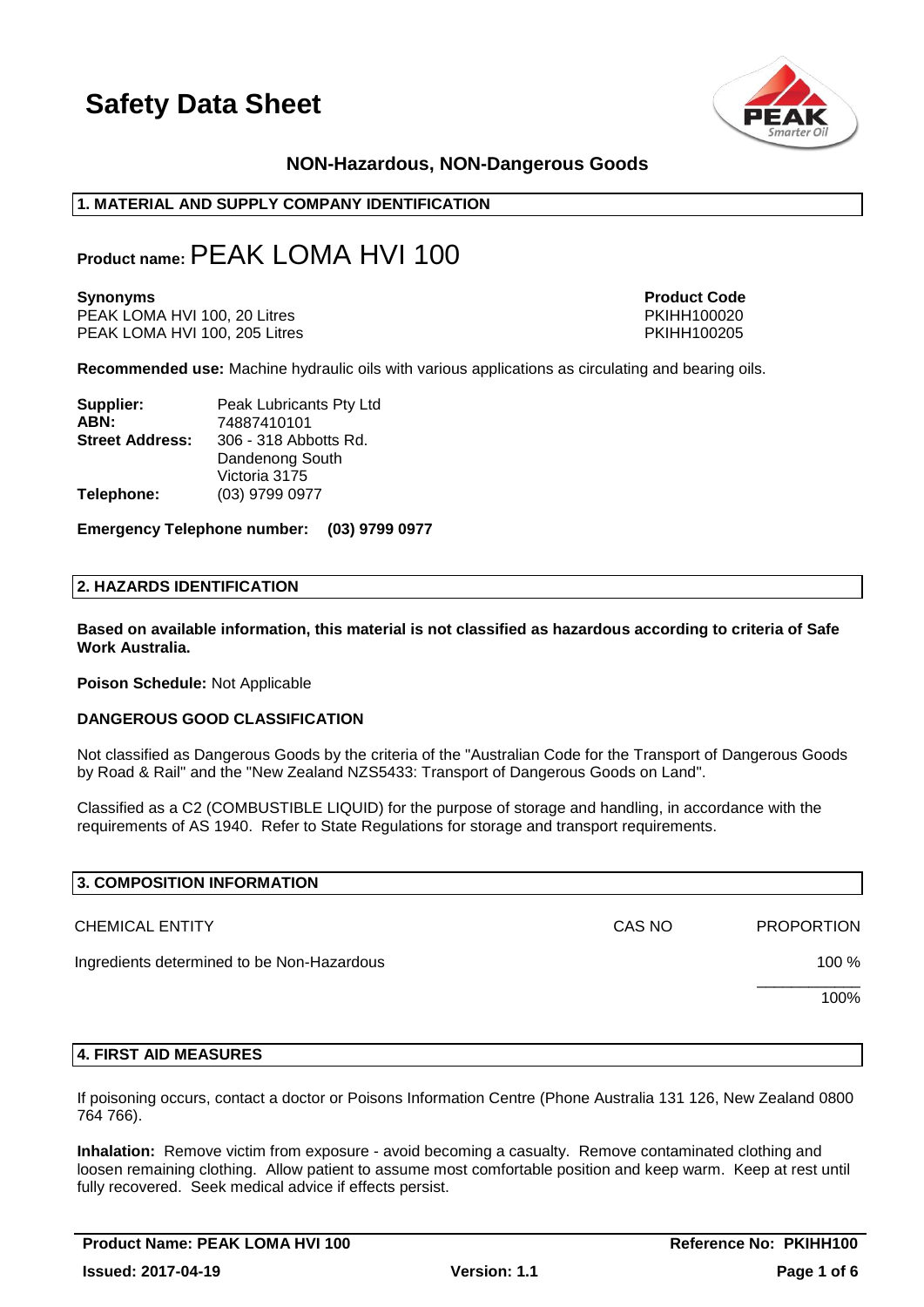

**Skin Contact:** If skin or hair contact occurs, remove contaminated clothing and flush skin and hair with running water. If swelling, redness, blistering or irritation occurs seek medical assistance.

**Eye contact:** If in eyes wash out immediately with water. In all cases of eye contamination it is a sensible precaution to seek medical advice.

**Ingestion:** Rinse mouth with water. If swallowed, do NOT induce vomiting. Give a glass of water to drink. Never give anything by the mouth to an unconscious patient. If vomiting occurs give further water. Seek medical advice.

**PPE for First Aiders:** Wear safety shoes, overalls, gloves, safety glasses. Available information suggests that gloves made from nitrile rubber should be suitable for intermittent contact. However, due to variations in glove construction and local conditions, the user should make a final assessment. Always wash hands before smoking, eating, drinking or using the toilet. Wash contaminated clothing and other protective equipment before storing or re-using.

**Notes to physician:** Treat symptomatically.

# **5. FIRE FIGHTING MEASURES**

**Hazchem Code:** Not applicable.

**Suitable extinguishing media:** If material is involved in a fire use water fog (or if unavailable fine water spray), alcohol resistant foam, standard foam, dry agent (carbon dioxide, dry chemical powder).

**Specific hazards:** Combustible liquid.

**Fire fighting further advice:** On burning or decomposing may emit toxic fumes. Fire fighters to wear selfcontained breathing apparatus and suitable protective clothing if risk of exposure to vapour or products of combustion or decomposition.

# **6. ACCIDENTAL RELEASE MEASURES**

## **SMALL SPILLS**

Wear protective equipment to prevent skin and eye contamination. Avoid inhalation of vapours or dust. Wipe up with absorbent (clean rag or paper towels). Collect and seal in properly labelled containers or drums for disposal.

# **LARGE SPILLS**

Clear area of all unprotected personnel. Slippery when spilt. Avoid accidents, clean up immediately. Wear protective equipment to prevent skin and eye contamination and the inhalation of vapours. Work up wind or increase ventilation. Contain - prevent run off into drains and waterways. Use absorbent (soil, sand or other inert material). Collect and seal in properly labelled containers or drums for disposal. If contamination of crops, sewers or waterways has occurred advise local emergency services.

## **Dangerous Goods - Initial Emergency Response Guide No:** Not applicable

# **7. HANDLING AND STORAGE**

**Handling:** Avoid eye contact and repeated or prolonged skin contact. Avoid inhalation of vapour, mist or aerosols.

**Storage:** Store in a cool, dry, well-ventilated place and out of direct sunlight. Store away from foodstuffs. Store away from incompatible materials described in Section 10. Store away from sources of heat and/or ignition. Keep container standing upright. Keep containers closed when not in use - check regularly for leaks.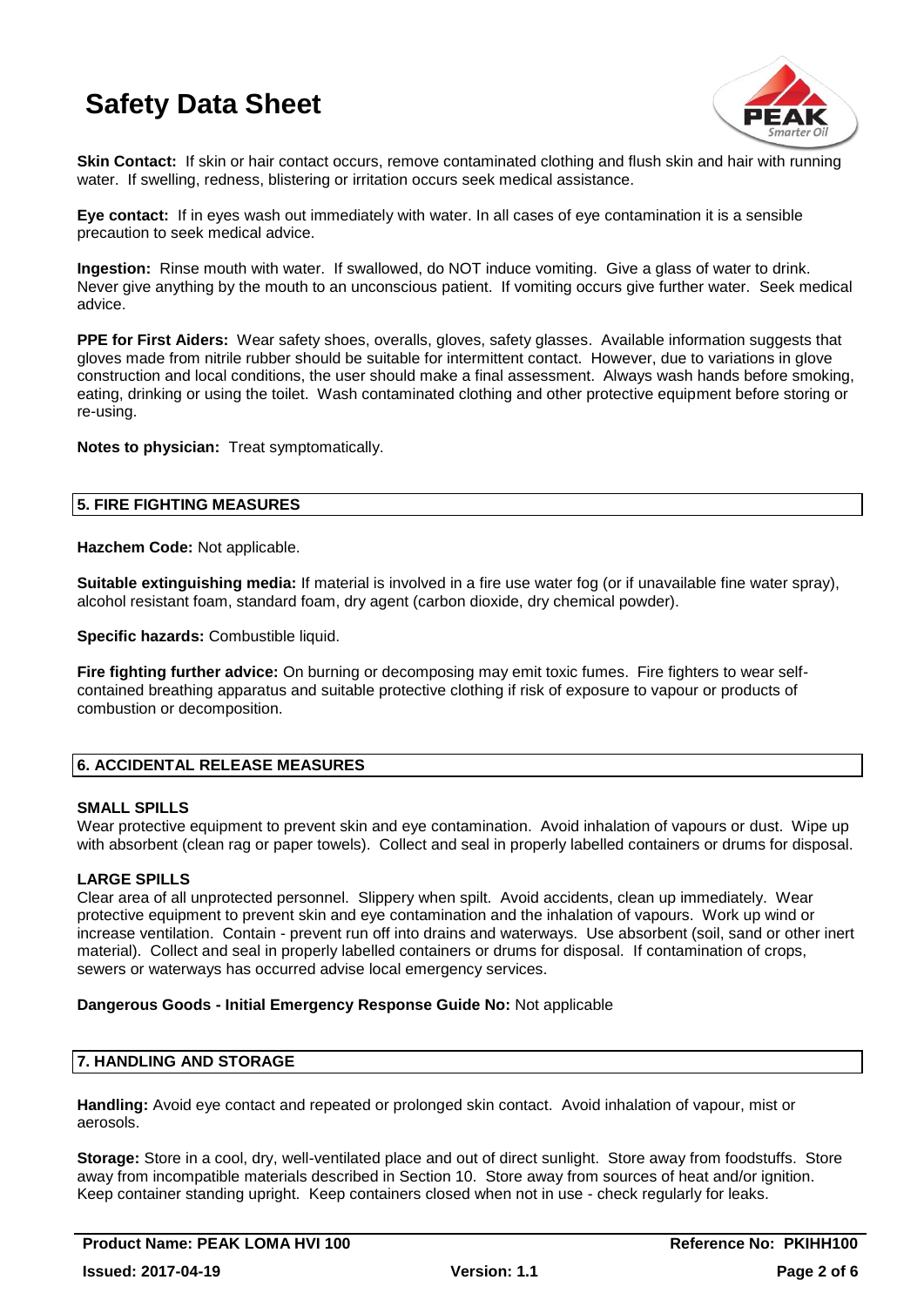

Classified as a C2 (COMBUSTIBLE LIQUID) for the purpose of storage and handling, in accordance with the requirements of AS 1940. Refer to State Regulations for storage and transport requirements.

## **8. EXPOSURE CONTROLS / PERSONAL PROTECTION**

**National occupational exposure limits:** No value assigned for this specific material by Safe Work Australia.

**Biological Limit Values:** As per the "National Model Regulations for the Control of Workplace Hazardous Substances (Safe Work Australia)" the ingredients in this material do not have a Biological Limit Allocated.

**Engineering Measures:** Natural ventilation should be adequate under normal use conditions.

**Personal Protection Equipment:** SAFETY SHOES, OVERALLS, GLOVES, SAFETY GLASSES.

Personal protective equipment (PPE) must be suitable for the nature of the work and any hazard associated with the work as identified by the risk assessment conducted.

Wear safety shoes, overalls, gloves, safety glasses. Available information suggests that gloves made from nitrile rubber should be suitable for intermittent contact. However, due to variations in glove construction and local conditions, the user should make a final assessment. Always wash hands before smoking, eating, drinking or using the toilet. Wash contaminated clothing and other protective equipment before storing or re-using.

**Hygiene measures:** Keep away from food, drink and animal feeding stuffs. When using do not eat, drink or smoke. Wash hands prior to eating, drinking or smoking. Avoid contact with clothing. Avoid eye contact and repeated or prolonged skin contact. Avoid inhalation of vapour, mist or aerosols. Ensure that eyewash stations and safety showers are close to the workstation location.

#### **9. PHYSICAL AND CHEMICAL PROPERTIES**

| Form:   | Liquid         |
|---------|----------------|
| Colour: | N Av           |
| Odour:  | Characterisitc |

**Solubility:** N Av **Specific Gravity:** N Av **Density:** 0.8860 g/mL @ 15°C **Relative Vapour Density (air=1):** N Av **Vapour Pressure (20 °C):** N Av **Flash Point (°C):** > 210 **Flammability Limits (%): Autoignition Temperature (°C):** N Av **Melting Point/Range (°C):** N Av **Boiling Point/Range (°C):** N Av<br> **pH:** N Av **pH:** N Av **Viscosity:** 100 cSt @ 40°C **Total VOC (g/Litre):** N Av

> (Typical values only - consult specification sheet)  $N Av = Not available, N App = Not applicable$

# **10. STABILITY AND REACTIVITY**

**Chemical stability:** This material is thermally stable when stored and used as directed.

**Conditions to avoid:** Elevated temperatures and sources of ignition.

Product Name: PEAK LOMA HVI 100 Reference No: PKIHH100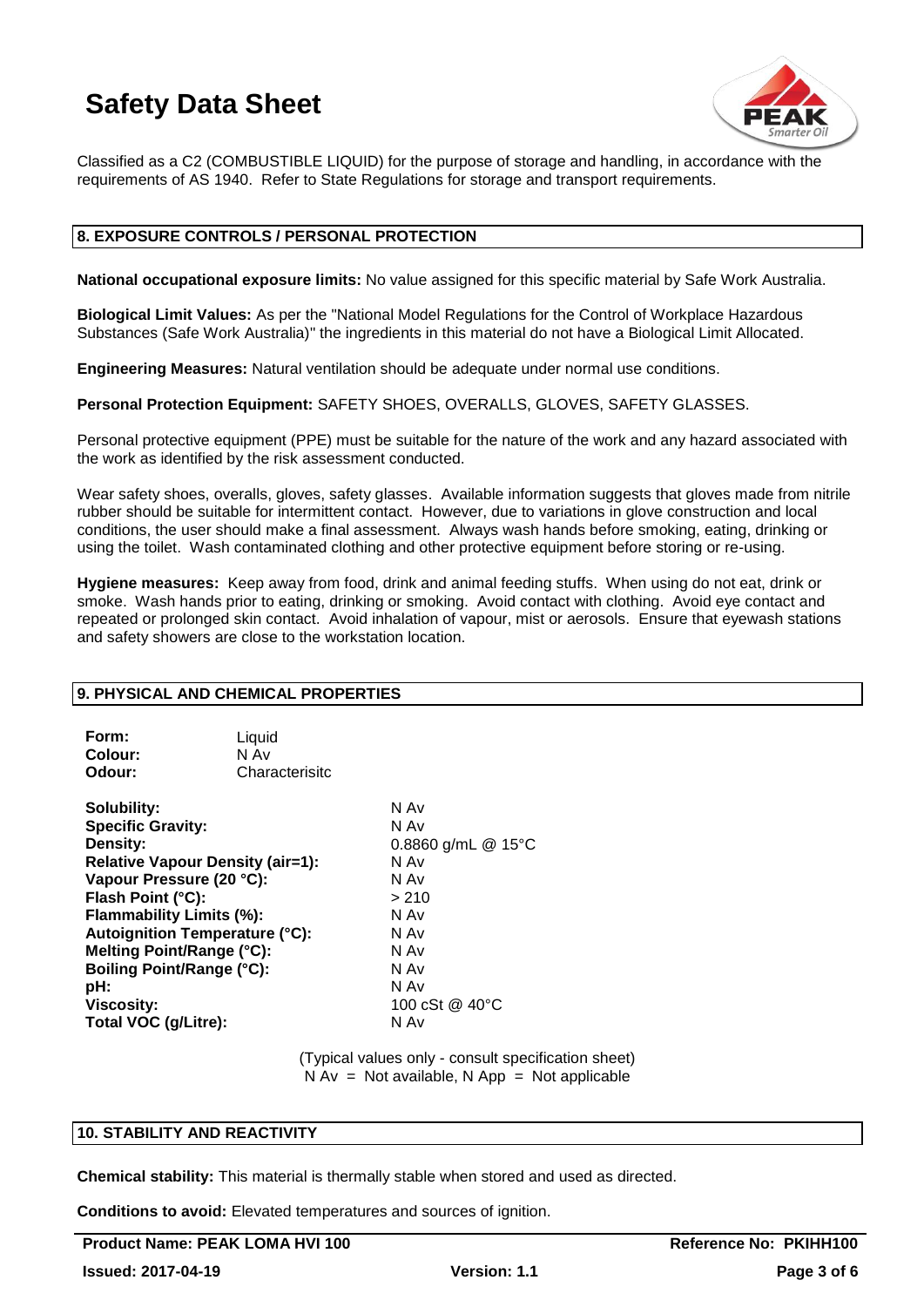

**Incompatible materials:** Oxidising agents.

**Hazardous decomposition products:** Oxides of carbon and nitrogen, smoke and other toxic fumes.

**Hazardous reactions:** No known hazardous reactions.

# **11. TOXICOLOGICAL INFORMATION**

No adverse health effects expected if the product is handled in accordance with this Safety Data Sheet and the product label. Symptoms or effects that may arise if the product is mishandled and overexposure occurs are:

#### **Acute Effects**

**Inhalation:** Material may be an irritant to mucous membranes and respiratory tract.

**Skin contact:** Contact with skin may result in irritation.

**Ingestion:** Swallowing can result in nausea, vomiting and irritation of the gastrointestinal tract.

**Eye contact:** May be an eye irritant.

#### **Acute toxicity**

**Inhalation:** This material has been classified as non-hazardous. Acute toxicity estimate (based on ingredients): LC50 > 20.0 mg/L for vapours or LC50 > 5.0 mg/L for dust and mist or LC50 > 20,000 ppm for gas

**Skin contact:** This material has been classified as non-hazardous. Acute toxicity estimate (based on ingredients): >2,000 mg/Kg bw

**Ingestion:** This material has been classified as non-hazardous. Acute toxicity estimate (based on ingredients): >2,000 mg/Kg bw

**Corrosion/Irritancy:** Eye: this material has been classified as not corrosive or irritating to eyes. Skin: this material has been classified as not corrosive or irritating to skin.

**Sensitisation:** Inhalation: this material has been classified as not a respiratory sensitiser. Skin: this material has been classified as not a skin sensitiser.

**Aspiration hazard:** This material has been classified as non-hazardous.

**Specific target organ toxicity (single exposure):** This material has been classified as non-hazardous.

**Chronic Toxicity**

**Mutagenicity:** This material has been classified as non-hazardous.

**Carcinogenicity:** This material has been classified as non-hazardous.

**Reproductive toxicity (including via lactation):** This material has been classified as non-hazardous.

**Specific target organ toxicity (repeat exposure):** This material has been classified as non-hazardous.

## **12. ECOLOGICAL INFORMATION**

Avoid contaminating waterways.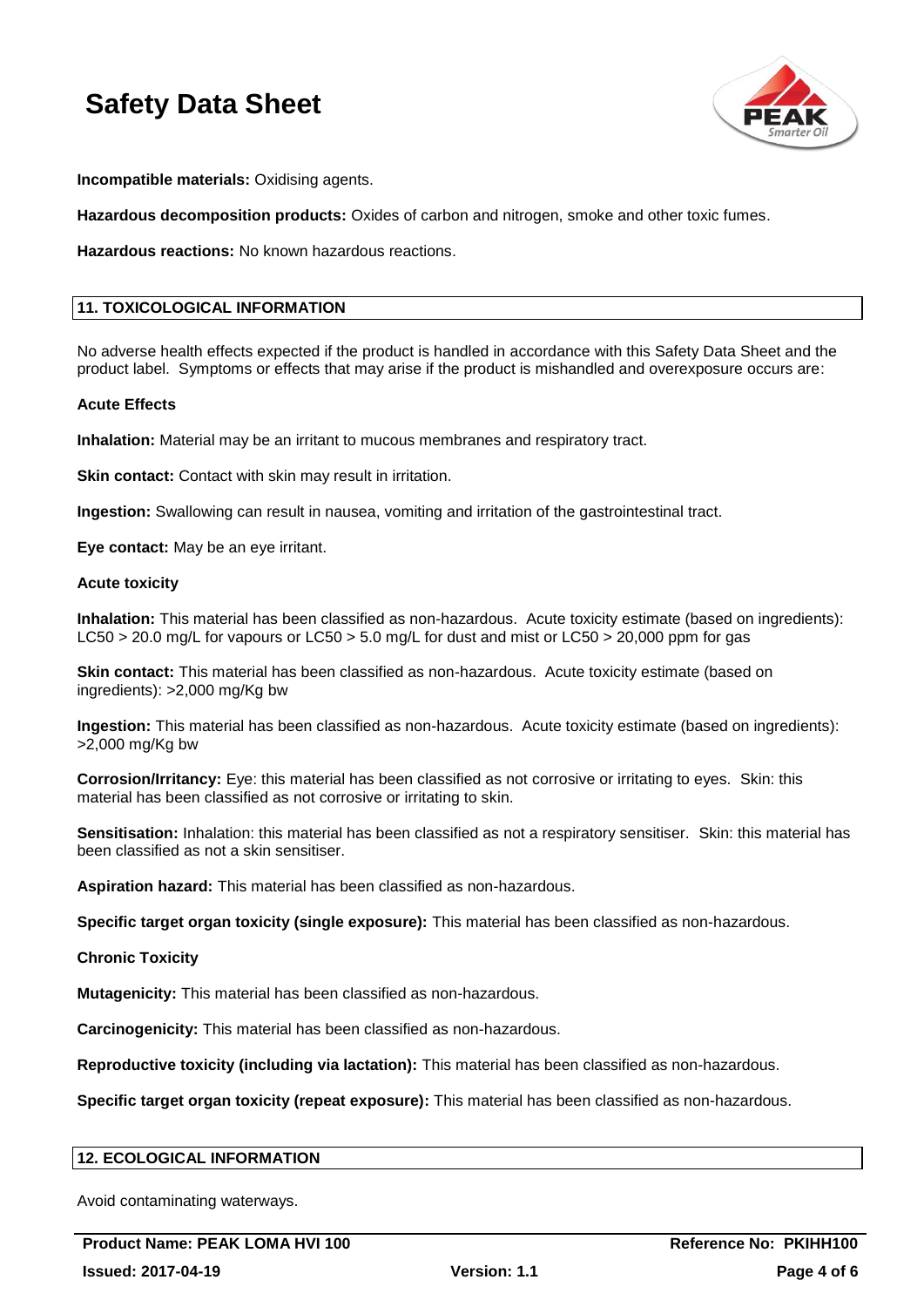

**Acute aquatic hazard:** This material has been classified as non-hazardous. Acute toxicity estimate (based on ingredients): >100 mg/L

**Long-term aquatic hazard:** This material has been classified as non-hazardous. Non-rapidly or rapidly degradable substance for which there are adequate chronic toxicity data available OR in the absence of chronic toxicity data, Acute toxicity estimate (based on ingredients): >100 mg/L, where the substance is not rapidly degradable and/or BCF  $<$  500 and/or log  $K_{ow}$   $<$  4.

**Ecotoxicity:** No information available.

**Persistence and degradability:** No information available.

**Bioaccumulative potential:** No information available.

**Mobility:** No information available.

## **13. DISPOSAL CONSIDERATIONS**

Persons conducting disposal, recycling or reclamation activities should ensure that appropriate personal protection equipment is used, see "Section 8. Exposure Controls and Personal Protection" of this SDS.

If possible material and its container should be recycled. If material or container cannot be recycled, dispose in accordance with local, regional, national and international Regulations.

#### **14. TRANSPORT INFORMATION**

#### **ROAD AND RAIL TRANSPORT**

Not classified as Dangerous Goods by the criteria of the "Australian Code for the Transport of Dangerous Goods by Road & Rail" and the "New Zealand NZS5433: Transport of Dangerous Goods on Land".

#### **MARINE TRANSPORT**

Not classified as Dangerous Goods by the criteria of the International Maritime Dangerous Goods Code (IMDG Code) for transport by sea.

#### **AIR TRANSPORT**

Not classified as Dangerous Goods by the criteria of the International Air Transport Association (IATA) Dangerous Goods Regulations for transport by air.

## **15. REGULATORY INFORMATION**

#### **This material is not subject to the following international agreements:**

Montreal Protocol (Ozone depleting substances) The Stockholm Convention (Persistent Organic Pollutants) The Rotterdam Convention (Prior Informed Consent) Basel Convention (Hazardous Waste) International Convention for the Prevention of Pollution from Ships (MARPOL)

#### **This material/constituent(s) is covered by the following requirements:**

• All components of this product are listed on or exempt from the Australian Inventory of Chemical Substances (AICS).

• All components of this product are listed on or exempt from the New Zealand Inventory of Chemical (NZIoC).

| <b>16. OTHER INFORMATION</b> |  |
|------------------------------|--|
|                              |  |